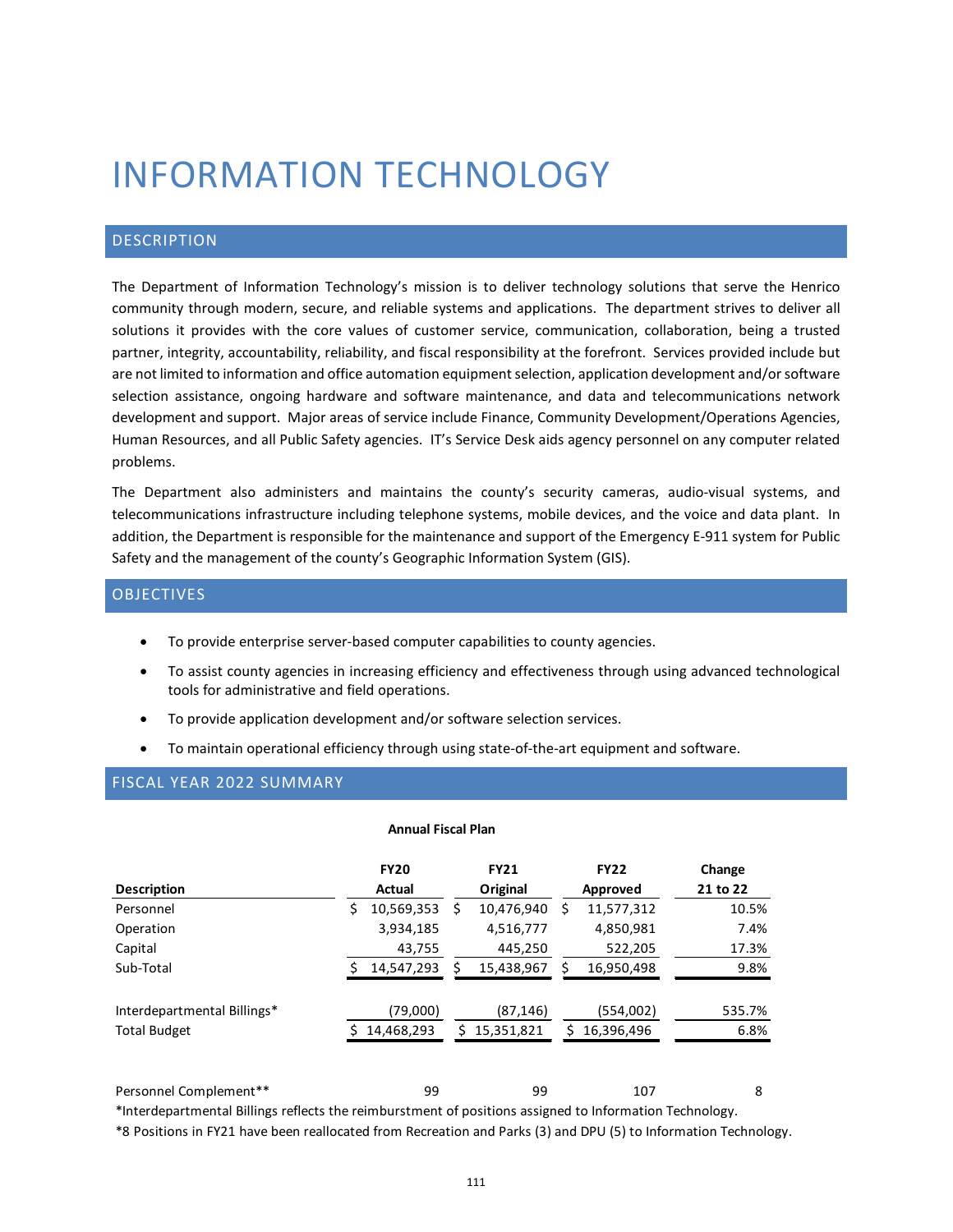# PERFORMANCE MEASURES

| <b>Performance Measures</b>                      |             |             |             |          |  |  |  |  |
|--------------------------------------------------|-------------|-------------|-------------|----------|--|--|--|--|
|                                                  |             |             |             | Change   |  |  |  |  |
|                                                  | <b>FY20</b> | <b>FY21</b> | <b>FY22</b> | 21 to 22 |  |  |  |  |
| <b>Workload Measures</b>                         |             |             |             |          |  |  |  |  |
| Support Desk - Tickets                           | 10,823      | 13,729      | 15,000      | 1,271    |  |  |  |  |
| Support Desk - Call Queue                        | 5,286       | 6,227       | 7,500       | 1,273    |  |  |  |  |
| Systems - Servers Added                          | 65          | 66          | 70          | 4        |  |  |  |  |
| Systems - Servers Decommissioned                 | 38          | 40          | 60          | 20       |  |  |  |  |
| Systems - On Prem Storage (TB)                   | 550         | 1,182       | 1500        | 318      |  |  |  |  |
| Systems - Cloud Storage (TB)                     | 16.1        | 16.9        | 20          | 3.1      |  |  |  |  |
| Systems - Accounts Created                       | 1,256       | 880         | 900         | 20       |  |  |  |  |
| Systems - Accounts Deleted                       | 1,625       | 975         | 1,100       | 125      |  |  |  |  |
| DBA - Active Databases                           | 440         | 490         | 530         | 40       |  |  |  |  |
| Oracle - Change Requests/Projects Completed      | 482         | 533         | 550         | 17       |  |  |  |  |
| Oracle - Database Supports                       | 51          | 57          | 63          | 6        |  |  |  |  |
| <b>APEX - Support Tickets</b>                    | 1,031       | 1,231       | 1,352       | 121      |  |  |  |  |
| <b>Enterprise Applications - Support Tickets</b> | 801         | 751         | 872         | 121      |  |  |  |  |
| Finance Applications - Oracle Support Tickets    | 1,850       | 1,075       | 1,100       | 25       |  |  |  |  |
| <b>Finance Applications - RCS Support</b>        | 220         | 46          | 50          | 4        |  |  |  |  |
| Finance Applications - RBS Support               | 865         | 387         | 425         | 38       |  |  |  |  |

# OBJECTIVES (CONTINUED)

- To administer the Department's information technology resources in a manner that best serves the county's operational and customer service needs.
- To maintain the highest level of proficiency of staff in all areas of technical support.
- To host and support various enterprise applications, including email and Internet connections, to all county agencies.
- To monitor, maintain, and upgrade the county's local and wide area network (LAN/WAN) as efficiently and effectively as possible.
- To manage GIS technology to enhance coordination of Community Development services among Ccounty departments.
- To provide the county with an efficient and dependable telecommunications network.
- To administer, maintain, and enhance the County's security camera and audio-visual systems.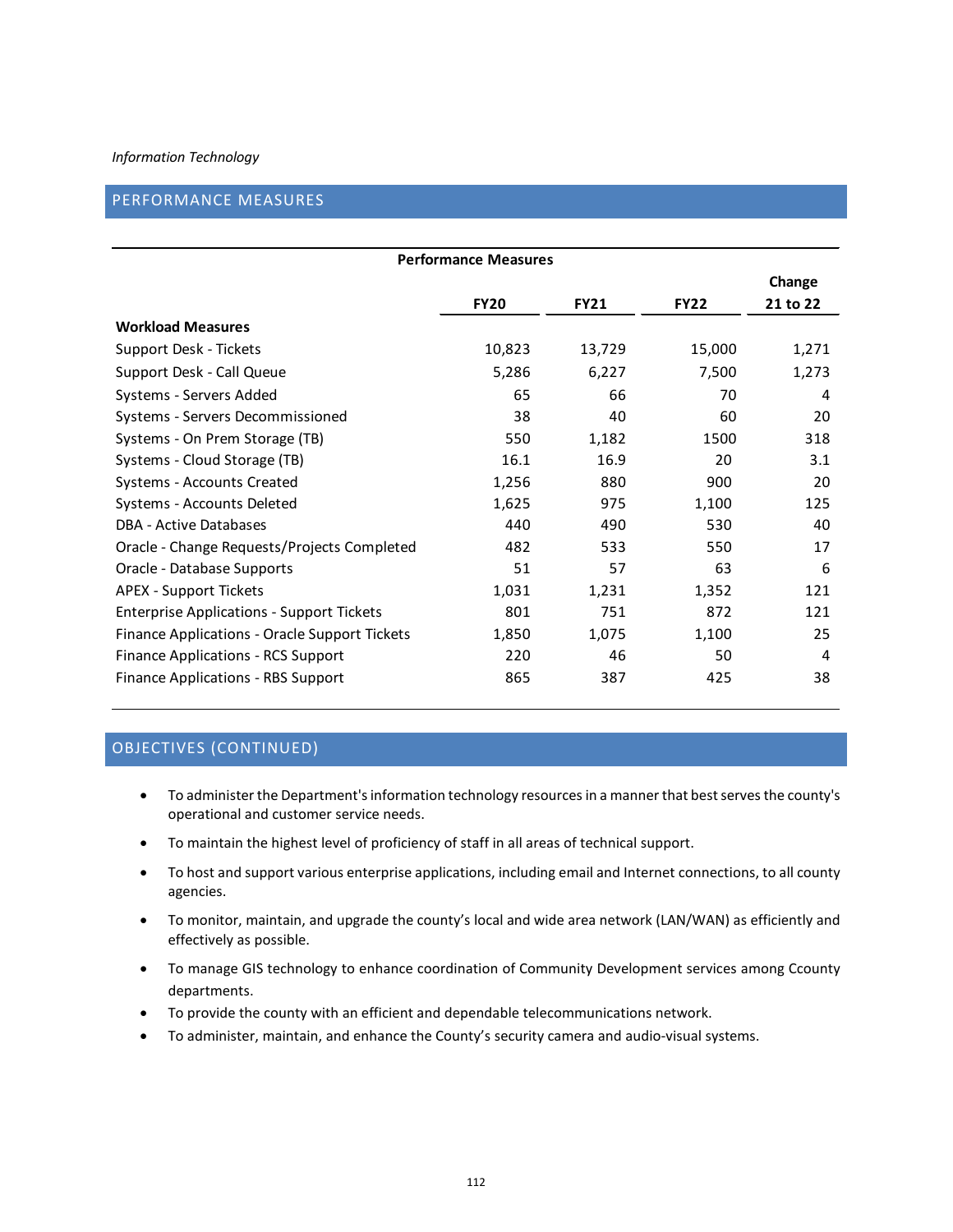# BUDGET HIGHLIGHTS

The Department of Information Technology's (IT) FY2021-22 budget totals \$16,396,796 which represents an overall increase of \$1,044,975 or 6.8 percent from the previous approved budget.

The current personnel budget is \$11,577,612, leading to an increase of \$1,100,672, or 10.5 percent. This increase is due to employee compensation increases along with the integration of 8 positions from Department of Public Utilities (DPU) (5) and Recreation and Parks (3) and the rising costs of healthcare. Personnel costs have been transferred from these departments to cover the increases in Information Technology's budget. It should be noted for the positions from DPU are reimbursed by the Water Sewer Fund. The reimbursement is reflected in an interdepartmental billing account, which totals \$554,002 for FY2021-22.

The operating component totals \$4,850,981 for the FY2021-22 budget and reflects a increase of \$334,204, or 7.4 percent, from the previous fiscal year. \$50,000 was added to the IT operating budget this year for the purchase and implementation of electronic signature software that will allow county departments to obtain and process signatures more efficiently. The capital component totals \$522,205, an increase of \$76,955, or 17.3 percent. The increase in this area allows for the purchasing of new and replacement computers and network equipment as telework has become a major part of the county's modes to combat the Pandemic and continue public access.

# DEPARTMENTAL HIGHLIGHTS

Information Technology is made up of several teams that handle Henrico County's technological internal and external priorities. These various teams are tasked with everyday internal fixes to substantial external projects to help employees, departments, and Henrico citizens, streamline operations for optimal services. Outlined below are the teams and a brief description of how they are an integral part of county infrastructure.

## IT SYSTEM ENGINEERING TEAM

In FY2020-21, the **IT System Engineering Team** had to balance normal operational priorities along with COVID response measures. Early in the year, the team focused on enabling the county's workforce for telework. This required the team to quickly identify systems and services that would be needed by each department and create custom web portals for each business unit. As a result of the System Engineering Team, IT was able to quickly scale and double the county's overall VPN access from approximately 900 users to nearly 2,000 at the highest usage peak since authorizing telework for staff.

In FY2020-21, this team continued to provide operational support for IT's server infrastructure consisting of 59 physical servers and approximately 460 virtual servers running on 26 physical host servers. This allows IT to have longer retention of data and enables a seamless move it to the Cloud if needed. This increase in data retention was immediately reflected in the overall storage consumption metrics. County enterprise onsite storage grew by 115% (632TB) for a total of 1,182TB of data on-premises.

#### IT DATABASE TEAM

In FY2020-21, the IT Database Team continues to support over 490 production and development databases on more than 50 servers on both the Microsoft and Oracle database platforms. In addition to their normal operational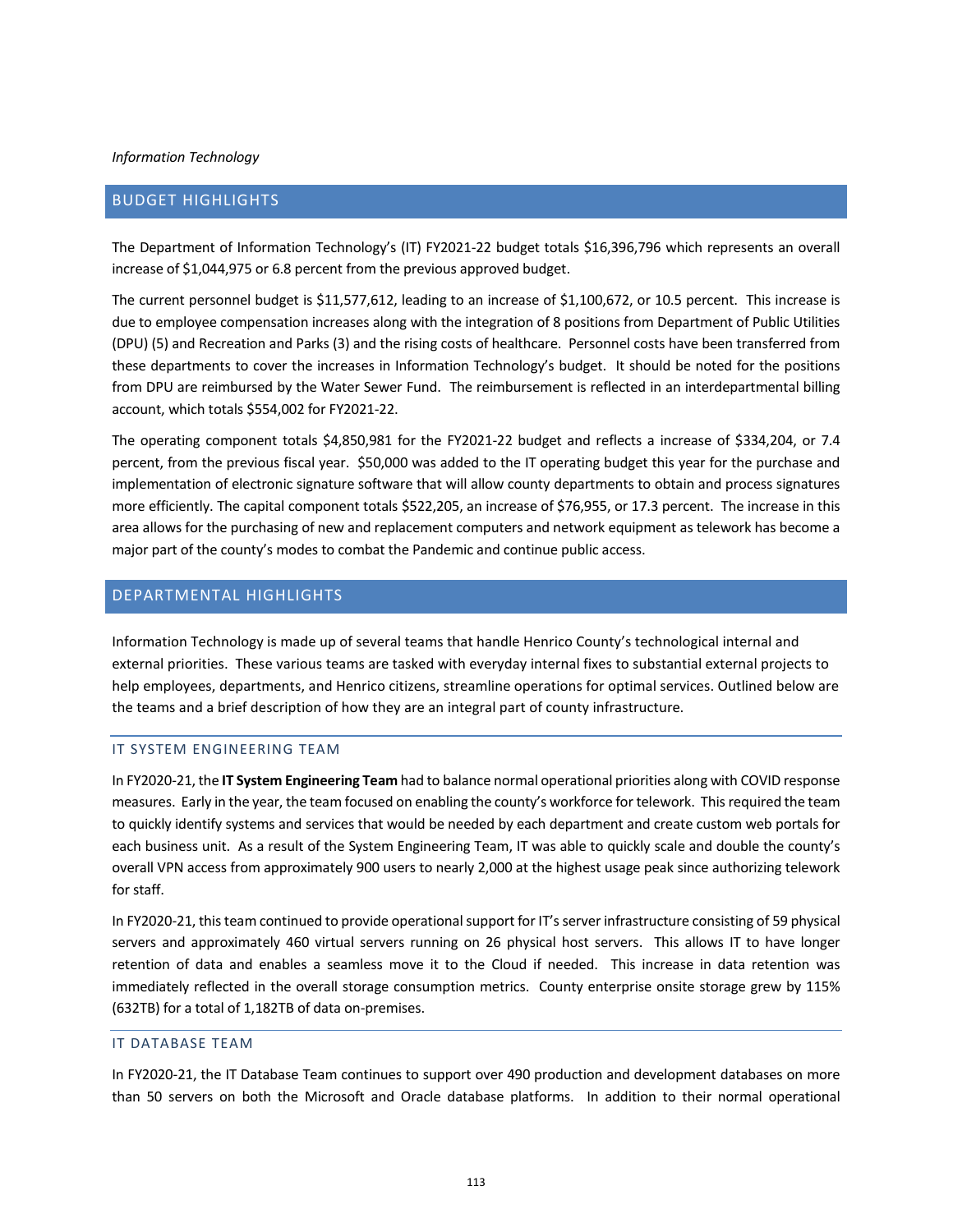responsibilities, the Database team quickly responded to several requests to set up databases for IT Development teams creating new COVID-related applications and services needed across the County.

The DBA team also successfully migrated the Wastewater Reclamation Facility's PACS system from its unsupported Windows 2000/Oracle platform to the latest edition of SQL Server. The Database team has been active in supporting the efforts by IT's Public Safety teams to upgrade the Sheriff's Office Jail Management System (Offender Track), and the GIS team's database re-architecture to new high-availability SQL Server solutions. The Database team also continues to focus on data migrations from the legacy Tidemark application to the new ELMS/POSSE system implementation.

## IT ORACLE EBUSINESS TEAM

Apart from supporting Oracle HRMS and Financials production operations, due to the COVID-19 pandemic, the **IT Oracle eBusiness suite** rapidly developed several new applications to facilitate business continuity, including a document workflow system and tool to manage COVID-19 testing requests.

In the past year, PMT2, a section of the business team, worked on several projects including:

- Completing Phase II of School's Semi-Monthly project and converting the school's Biweekly population to the semimonthly payroll schedule.
- Developing a replacement for Oracle Public Sector Budgeting module using APEX for online budget transfers and revisions.
- Support for the 2019 W2 Processes and generate the 1095c ACA forms.
- Quarterly VRS Hybrid enrollment updates into Benefits and Open Enrollment for year 2022.
- HRMS and Payroll Support for year end 2021 legislative updates.

Future endeavors for 2021 will be working on the upgrade of Oracle eBusiness suite to 12.2.9, which brings in a modern and improved user interface and host of new features, including online patching capabilities for applications.

# IT FINANCE SUPPORT TEAM

The **IT Finance Support Team** completed two significant implementations in 2020. In collaboration with the Real Estate Division and their vendor, the Vision CAMA application that was originally implemented in 2011 was upgraded. Additionally, the team worked with the Treasury Division and their vendor to implement a new Delinquent Collection module for the existing RBS Tax Billing System. This new module replaced a stand-alone 3<sup>rd</sup> party application originally installed in 2010 and substantially enhances access of all delinquent taxes to the collections staff. IT Finance Support Team resolved over 1,400 KACE tickets in 2020 and completed several notable development tasks in 2020 to streamline processes for the Finance Department. These tasks included the RBS Tax Billing System, RCS Cashier System and Vision CAMA systems.

## IT NETWORK TEAM/TELECOMM TEAM

In FY2020-21, the **IT Network/Telecom Team** upgraded the county's internet connections at both the Western Government Center and County Training Center to 1 Gigabit, doubling the county's overall bandwidth capacity to support telework initiatives as a result of COVID-19. Their efforts also included the creation of hundreds of profiles for Cisco IP and Jabber phones allowing the call centers' staff to continue operations during the pandemic. Several new networks and call centers were installed at various county locations to support emergency operations, State agencies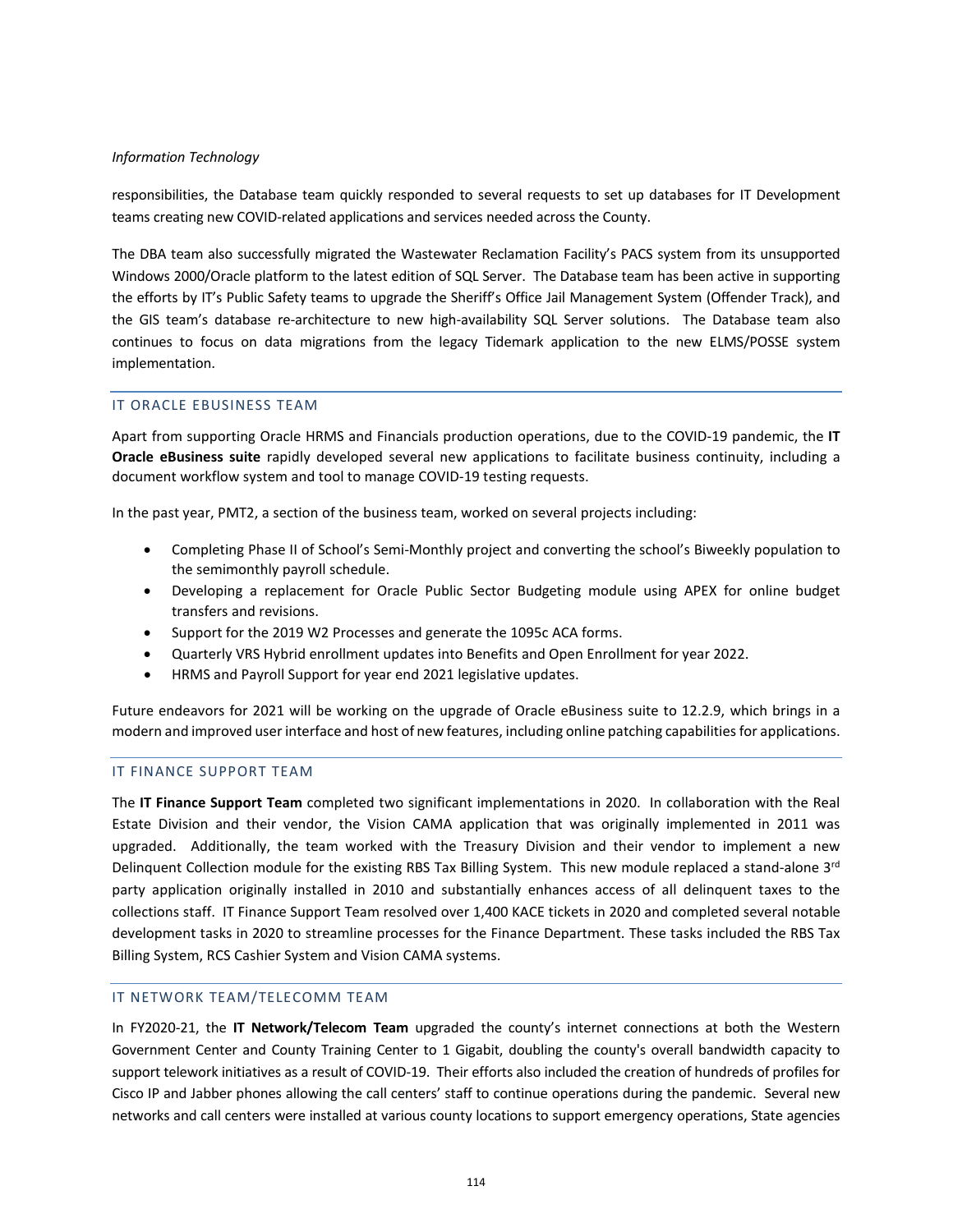and COVID contact tracing staff during the pandemic. Rollout of DPU's new SCADA WAN is underway with 54 new routers and 30 new switches installed at 54 locations. Wireless surveys and antennae installation at 43 sites were completed and 28 of the networks have been migrated to the new circuits allowing the removal of old unsupported copper lines. Switch replacement for the 911 center is underway with six new switches and migration off old equipment. By the numbers, the Telecom team ran approximately 17.5 miles of Category 6 network cable and installed more than 4.5 miles of in-ground fiber optic cable including a major fiber relocation project at Dabbs House Road Additionally, more than 48 new security cameras were installed across the enterprise.

#### IT WEB TEAM

The **IT Web Team** supported the extraordinary amount of communication required by the county to the public throughout the pandemic. The website was utilized heavily to communicate COVID-19 information county-wide, including department and service specific operational changes. These important updates were also pushed to the mobile app which extended the reach of messaging to the public. The Web team assisted with the restaurant sign-up portion of the Nourish Henrico program and pushed the data to SharePoint for administration of the program. The team also created resource pages for Municipal Relief, Emergency Rental Assistance, Care Facility Resources and Know Your Rights. Online services became even more important, and the team worked with many departments to make paper and in-person services available online. The website saw the highest web traffic ever on the days preceding and including the 2020 election. The web team also supported virtual events, including the County Manager's State of the County address, the fall Energy Fair, and a DPU hiring event and created the branding for Build Henrico (ELMS).

#### OFFICE 365 TEAM

The **IT Office 365 Team** successfully launched the new intranet SharePoint site in February 2020 to provide a modern and easy to use format for sharing county information within the departments and agencies. The Office 365 Team was instrumental in supporting the telework mandate instituted on March 13, 2020. The team supported all county agencies in updating workflows and providing collaboration solutions with the Office 365 cloud-based services. As a result, there was a massive explosion of growth utilizing the Microsoft Office 365suite of products (especially with Microsoft Teams), much of which happened in a relatively short period of time. The Office 365 Team spun up and supported the COVID-19 Regional Collaboration SharePoint site, as well as the Nourish Henrico county program site and the Transition Forward site in addition to the numerous department specific sites.

#### FILENET TEAM

The **IT FileNet Team** has exported over 650,000 documents to the ELMS system with go-live scheduled for early 2021. With the COVID-19 work from home order, the team has worked with several departments to change workflows regarding Kofax. Accounts Payable (AP) now receives emails directly from the department who submits the invoice. AP can then do a software import into Kofax which eliminates the hard copy from being sent to AP and physically scanned into Kofax. Revenue has changed workflows during the pandemic which help streamline their scanning process. The FileNet Team is also working with DSS to give access to VDSS for all IV-E documents in FileNet, as well as projects with the Commonwealth Attorney's Office and Fiscal division of the Police Department. The FileNet team is also rewriting all the 'AutoCommit' processes to streamline those workflows.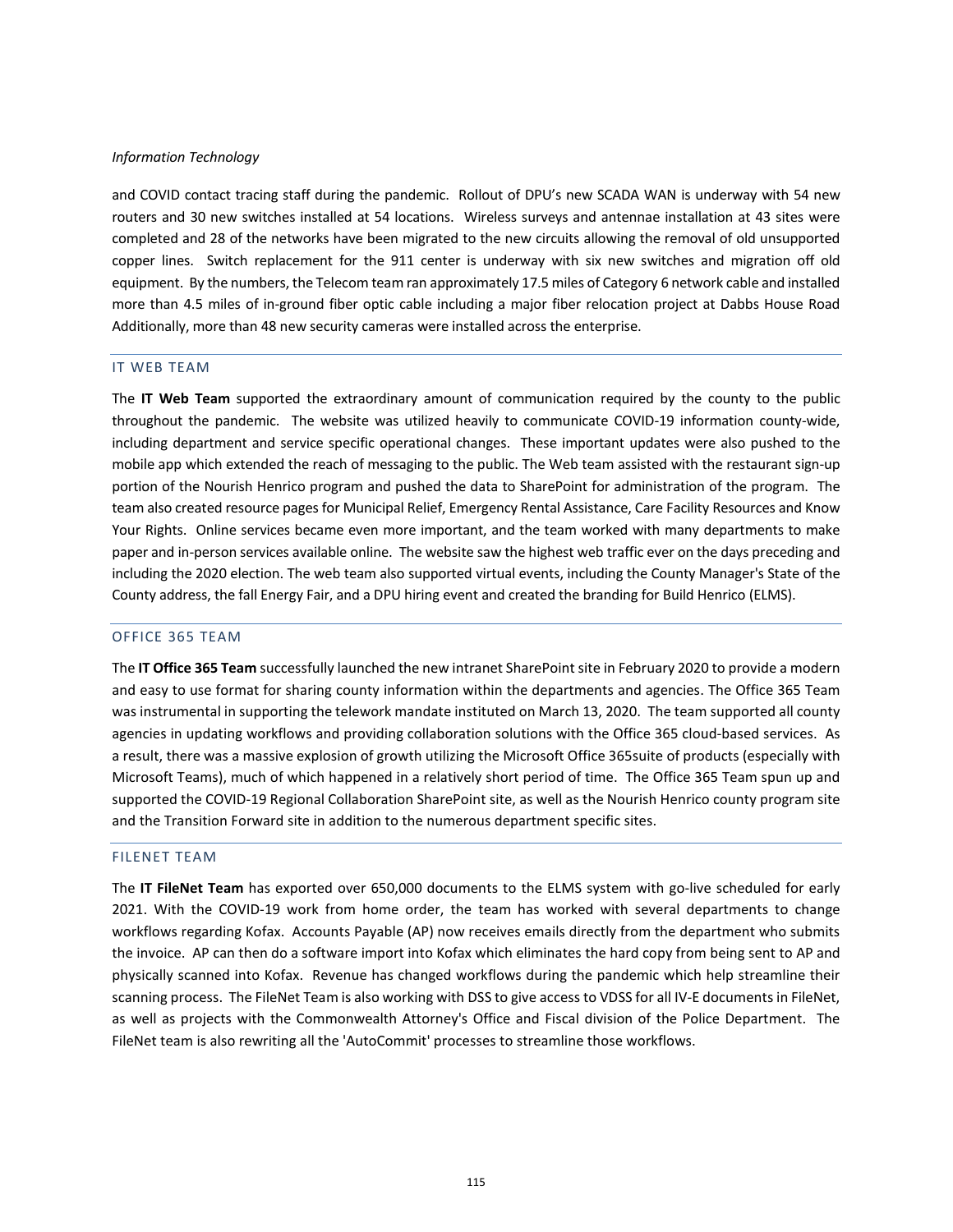#### WEBEX TEAM

The **IT Webex Team** had a drastic uptick in usage in all Webex Meetings including Meetings, Events, and Training over the past year. When the work from home order was issued, the county experienced a 3,755% increase in total meetings over the following two weeks. With this explosion of usage, the team spent countless hours training, attending, and helping with Webex Meetings and empowering the users to do it on their own. Most private and public meetings including BOS Meetings, Planning Commission, Community Meetings moved to a virtual platform. The Webex team assisted Circuit Court with implementation of a process where judges conduct pretrial hearings with defendants and their attorneys in jail, the Commonwealth Attorney's Office, and witnesses virtually. The Webex team also assisted with the installation of several new Spark Room Kits and DX80 devices. Each one aiding the department to adhere to the County's and Governor's COVID restrictions. It is very notable how users and the team incorporated Webex to continue the work of the county. An example is the Finance department's use of a combination of DX80s, webcams, and laptops to communicate with citizens physically coming to the Administration Building. The citizens continued to receive excellent customer service by being able to conduct business with Revenue, Real Estate, and Treasury using this process.

#### IT SERVICE DESKS

In FY2020-21, **IT Service Desk** underwent significant expanding to now include DPU and Recreation and Parks technology support units as of July 2020. Integrating these three units has been a slow process as they synthesize business processes, workflows, cross-train and evaluate skills gaps.

The IT Service Desk provides tiered technical support for county-owned hardware and software. The support is provided via telephone, remote access sessions and deskside visits from technicians. During this time frame, the IT Service Desk had significant increases in both their request tickets and phone support to assist the county workforce transition to telework and the integrations with DPU and Recreation & Parks support staff. The number of KACE request tickets increased to 13,729 while phone support calls rose to 6,227. Another significant change to the IT Service Desk is how the role of IT Purchasing was assumed as well as the annual Tech Refresh process for the county. This new role was due to the projected cost efficiencies by centralizing those services to help offset revenue losses due to COVID-19. The IT Service Desk also continues to provide primary technology support to the CRWP division and its four locations in Henrico, Richmond, and Chesterfield.

## IT SECURITY TEAM

The **IT Security Team** continues to work to enhance the county's security posture, both physically and virtually. The team actively participates in MS-ISAC, the Multi-State Information Sharing and Analysis Center, and brings industry best practices into production including always on security through any connection. The team continues to monitor and ensure email authentication, policy, and reporting with a goal to increase the trustworthiness of incoming email and protect the county's reputation in outgoing email. The team has also entered into an agreement with an outside auditor that offers Cyber Security as a Service. This program augments the work of the security team to provide external assessments, configuration reviews and social engineering audits.

## IT ORACLE APPLICATION EXPRESS (APEX) TEAM

The **IT Oracle Application Express (APEX) Team** continued developing software solutions for Henrico County Agencies. The APEX team accepted the challenge of creating a fast-track application for the Emergency Operations Center to track FEMA-reimbursable activities, facilitate trend analysis, and expedite FEMA reporting. The application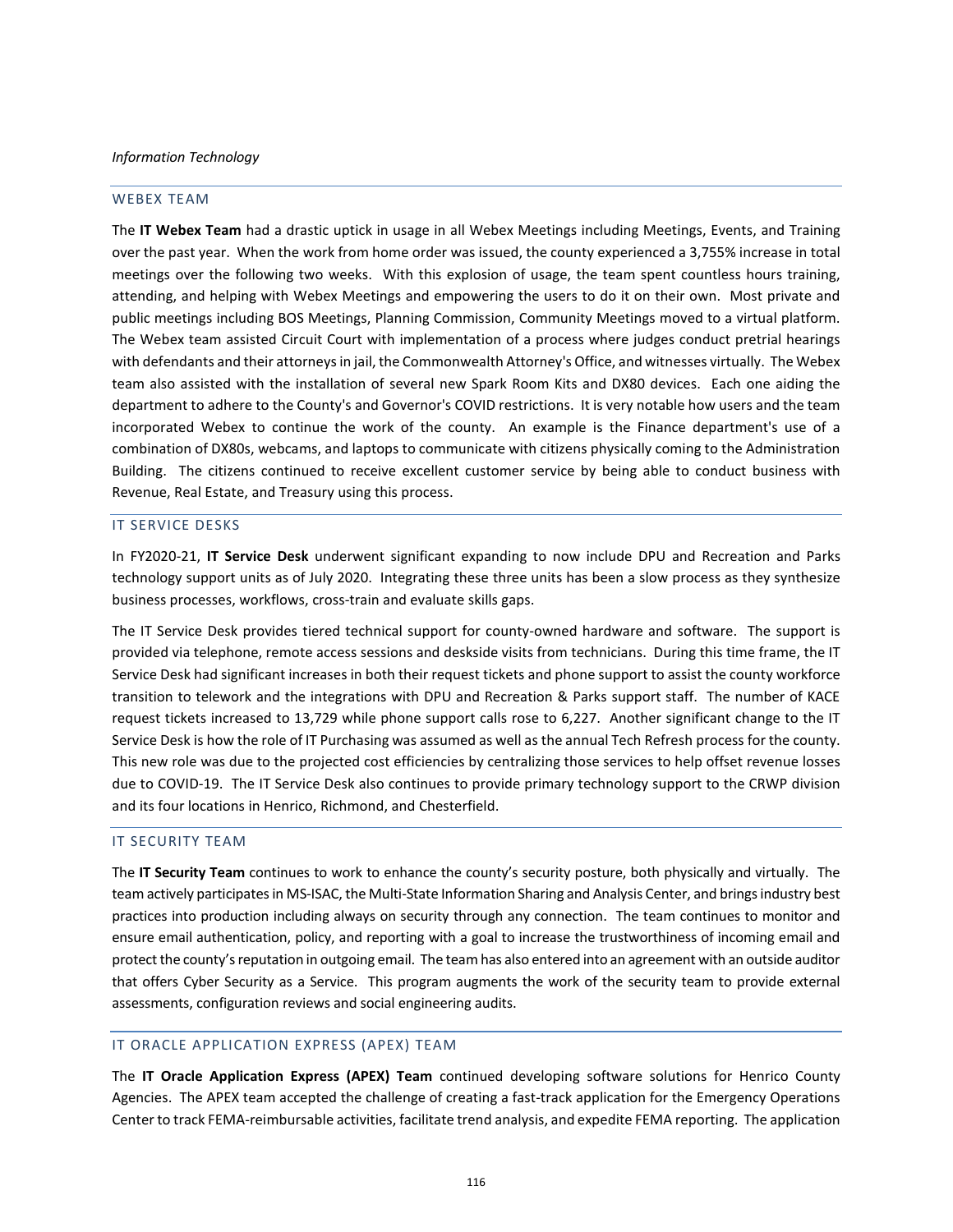went live in seven days and is available to all county employees. The team obtained assistance from a University of Richmond math professor to analyze and develop the Jury system's randomizer enhancement, ensuring the application will not select two persons from the same household for jury duty during the same cycle. The summer intern, a Deep Run High School Center for Information Technology Specialty Center student, re-engineered the Department of Social Services Electronic Case Management Program system under a senior developer's direction on the team. Planned 2021 projects include phase three of the Real Estate Commercial Assessment system, development of an Information Technology Service Catalog module for the Information Technology Server and Equipment Tracking system, and continuing support and enhancement of the team's forty-seven production applications used by every county agency.

## IT ENTERPRISE APPLICATION TEAM

The **IT Enterprise Applications Team**, along with the IT Project Management Office (PMO) and Computronix (U.S.A.), Inc., continued to meet implementation schedule deadlines on the Enterprise Land Management System (ELMS) project. The team is currently working on phases two and three of the project, encompassing code enforcement, annual inspections, and permitting and inspections. Both phases launch in early 2021 and include the Build Henrico portal. The team completed a significant upgrade of the Riskmaster system, including migration to new servers and databases. They also continued administrative support of multiple commercial-off-the-shelf (COTS) systems, including the legacy land management system, Tidemark, and incorporated administrative support of the Public Utilities Cityworks system. Planned 2021 projects include completing phases two and three and the kick-off of phase four of the ELMS project and supporting an expanding list of COTS systems.

## IT PROJECT MANAGEMENT OFFICE (PMO)

The **IT Project Management Office (PMO)** expanded its reach this past year while using each member's skill sets to assist a multitude of divisions and departments across the County. The PMO helped acquire and implement two third party on-line scheduling software's as direct solutions to situational needs that stemmed from the COVID-19 pandemic. Along with these launches the PMO has worked with the web team to create the "Build Henrico" brand. This brand will be the customer facing side of the ELMS project that encourages citizens and the development community to interact with services usually done in person, completely online. The PMO also spearheads all communication efforts with every department in Henrico by providing a platform for and facilitating a Technology Advisory Meeting held monthly. This meeting allows IT the opportunity to engage and educate all Department Technology Specialists and Liaisons across the county on best practices, industry updates and department changes that effect users county-wide. In addition, the PMO has also started collaborative efforts with the APEX Team to implement an Information Technology Service Catalog that will provide a living, organized collection of any and all IT related services that can be utilized internally and enterprise wide.

# IT PUBLIC SAFETY TEAM

The **IT Public Safety Team** enhanced the eTicket application which creates Virginia Uniform Summons (VUS) to additionally collect Community Policing information before the July 1, 2020 mandate. A new Traffic Warning application was written to document Community Policing information which allows the officer to document possible traffic infractions when no further action is required. The collection of Community Policing information led to the creation of several reports that facilitate the review for mandate compliance. The team expanded the evidence tracking application by providing barcode scanning and audible feedback within the inventory audit portion of the application. A Security and PREA assessment application were significantly enhanced for the Classification section